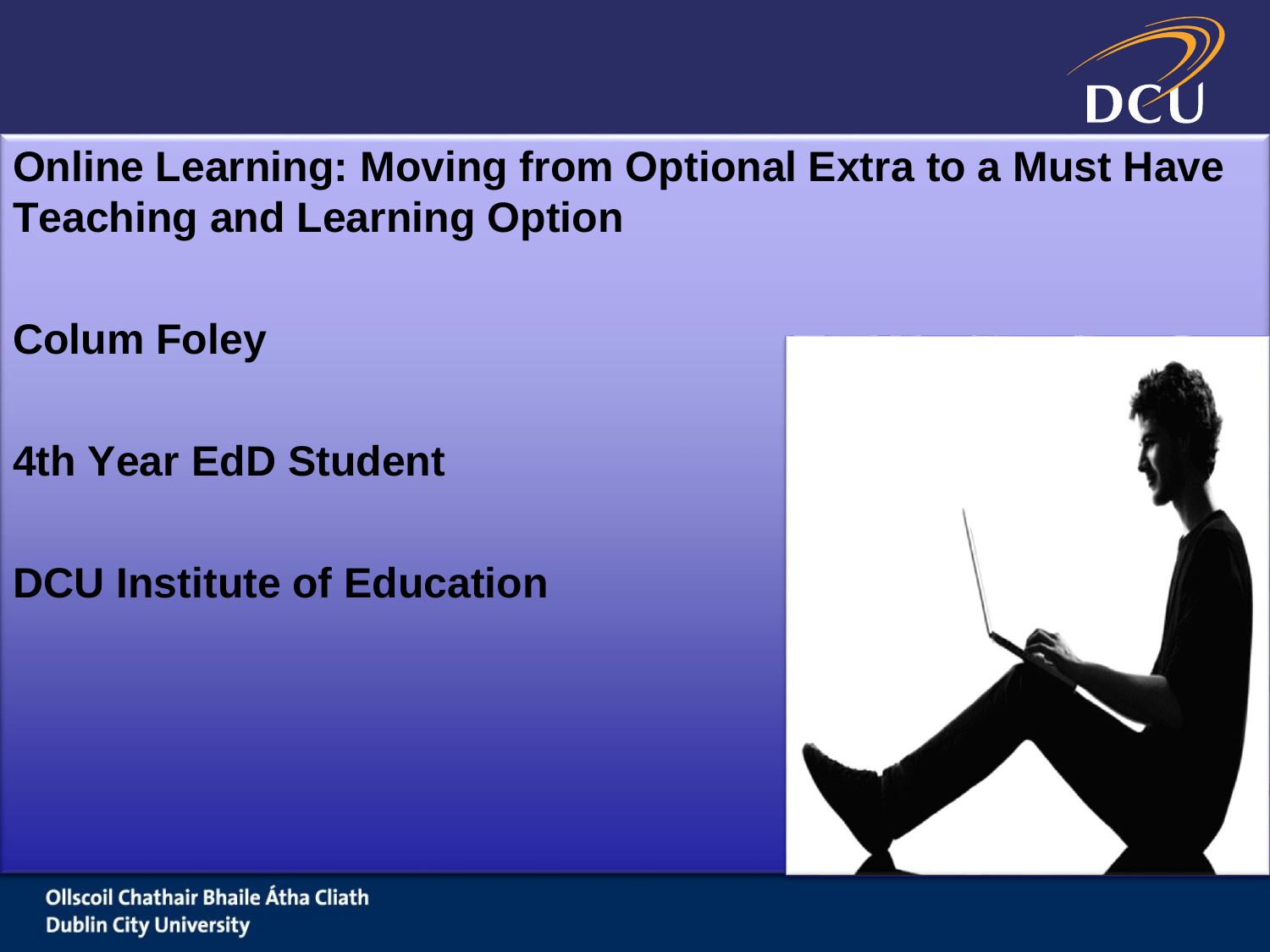## **Online Learning: Moving from Optional Extra to a Must Have Teaching and Learning Option**



### **Agenda**

- **1. Introduction**
- **2. Story One**
- **3. Insight One**
- **4. Story Two**
- **5. Insight Two**
- **6. Story Three**
- **7. Insight Three**
- **8. Conclusion**

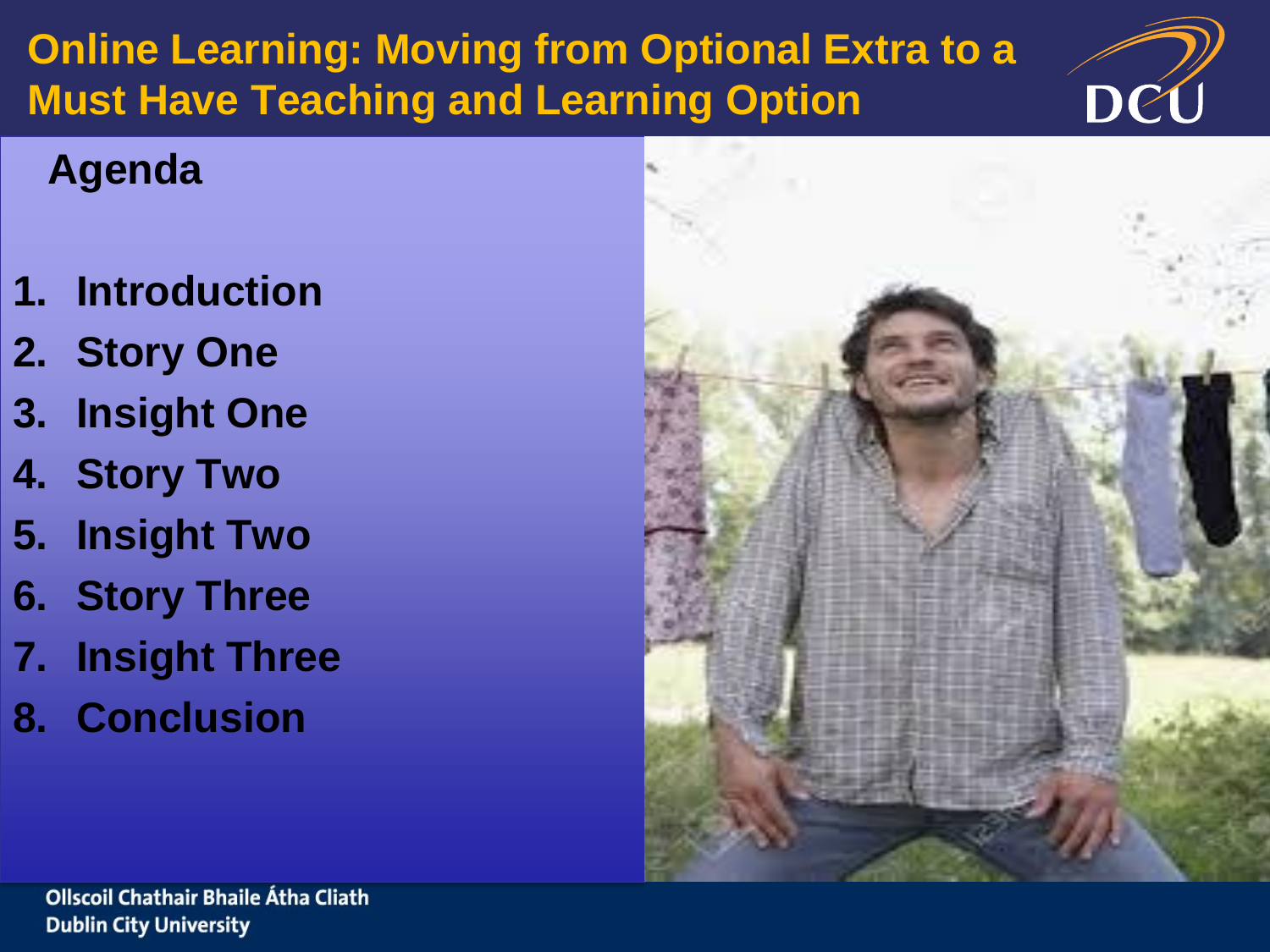#### **Introduction**



- Number of smart phone users in Ireland in 2019 **3.74 million**  (population 4.83 million) (Statistica, 2019 )
- Global Value Online Learning in 2015 **€96 billion** ( McCue , 2018)
- Online Learning Global Predicted Value **€292 billion** by 2025 (McCue, 2018).
- The Global market for Massive Open Online Courses (MOOCS) was **at €3.47 billion** in 2018
- MOOCs value is predicted to reach **€18.5 billion** in 2023 (McCue, 2018).
- **Thus, the demand for online learning is huge**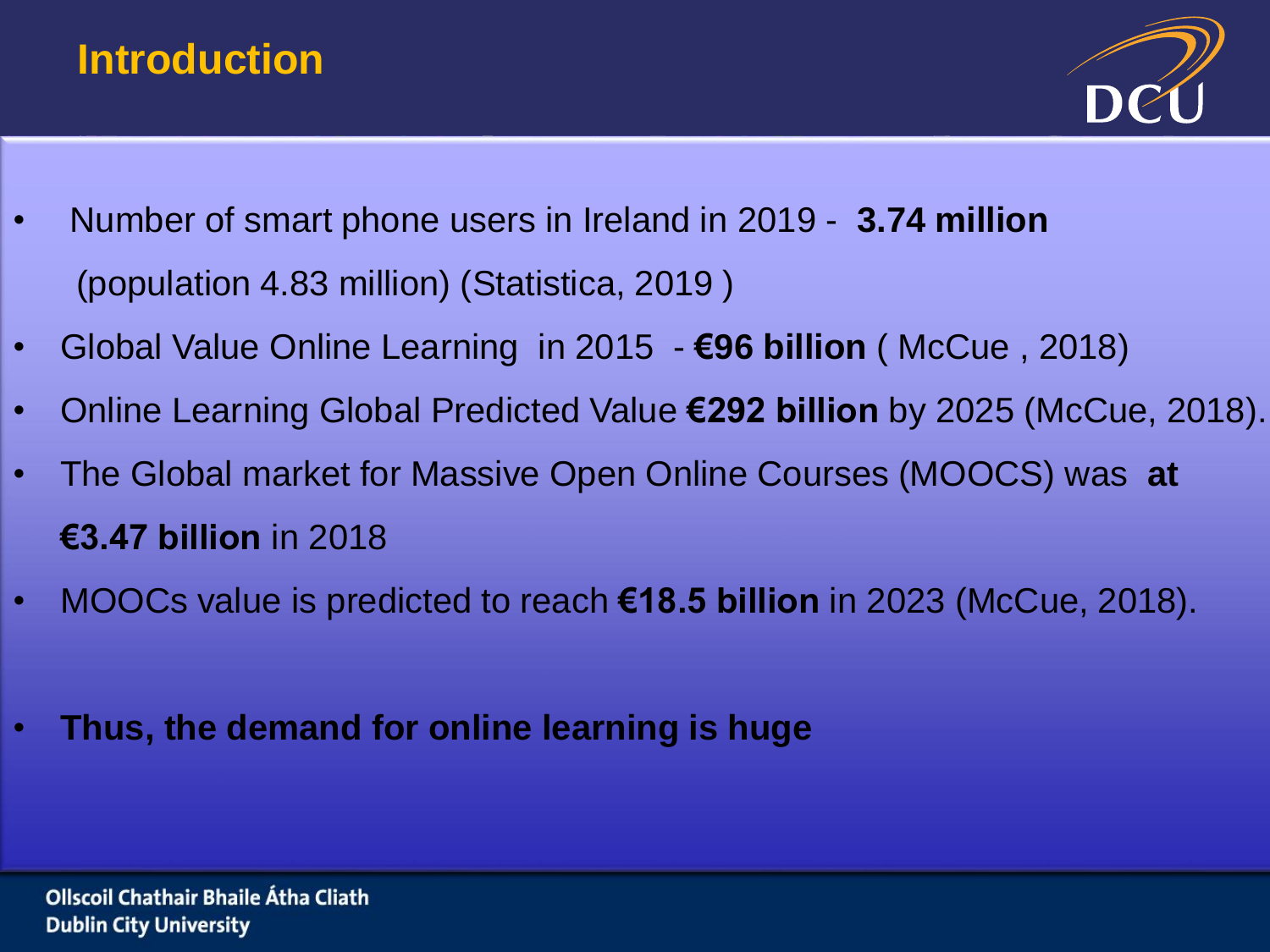#### **Introduction**



- **National Strategy for Higher Education to 2030 (Hunt Report, 2011) Predicted** the future of learning will be part-time; on campus or off campus; classroom-based, blended, online or accelerated learning
- **National Plan for Equity of Access 2015-19: Recommend Review** options for funding access to part-time study
- **National Skill Strategy 2025 (2016)** People across Ireland will engage more in lifelong learning.
- **Mid term review National Plan for Equity of Access Review 2018**: Rates of participation by mature students have **declined** since National Access Plan started review recommends that the target set is **retained.**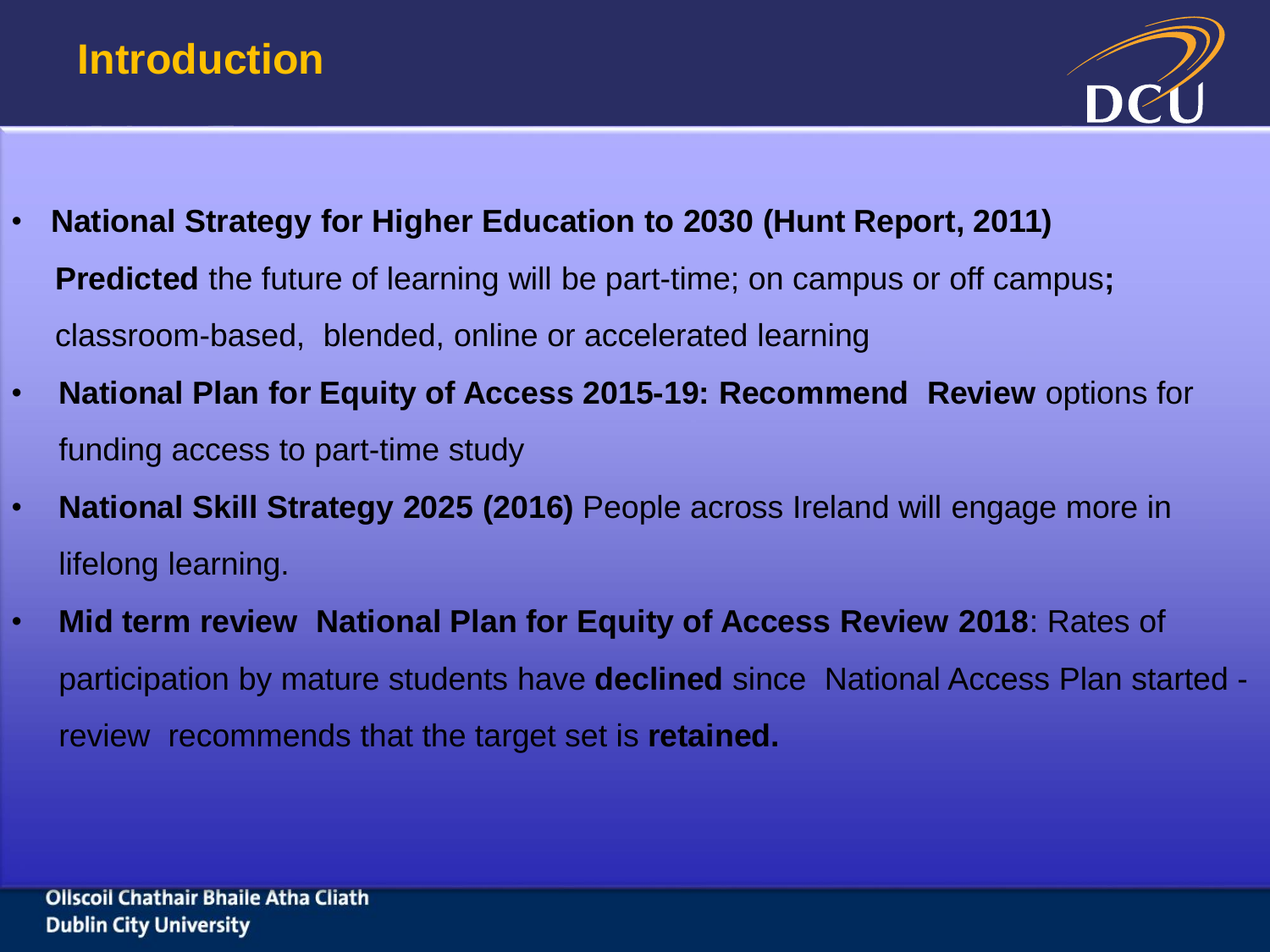### **Insight One - Liam .... Farmers**



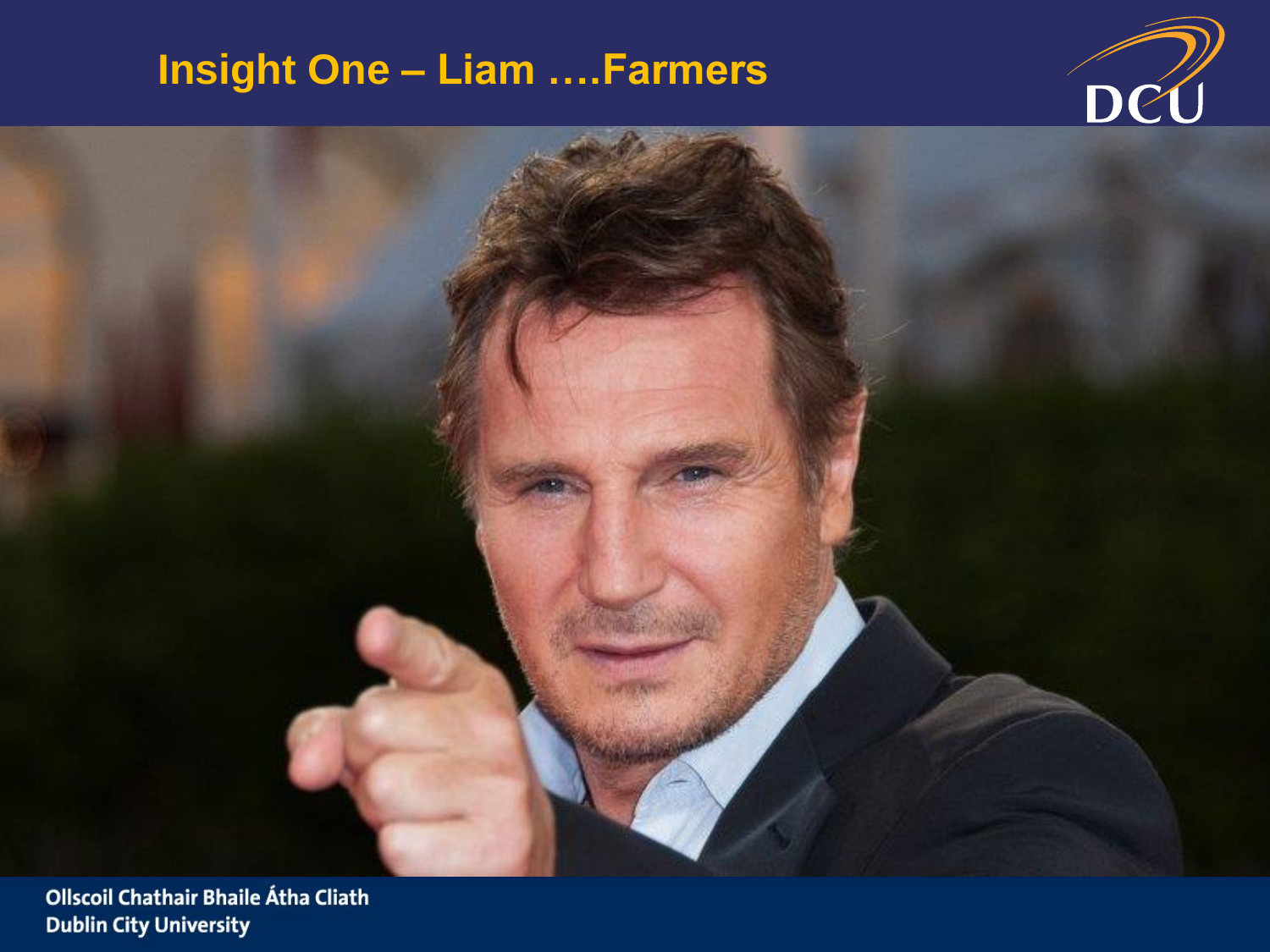# Story 1 - Colin.... Central Africa



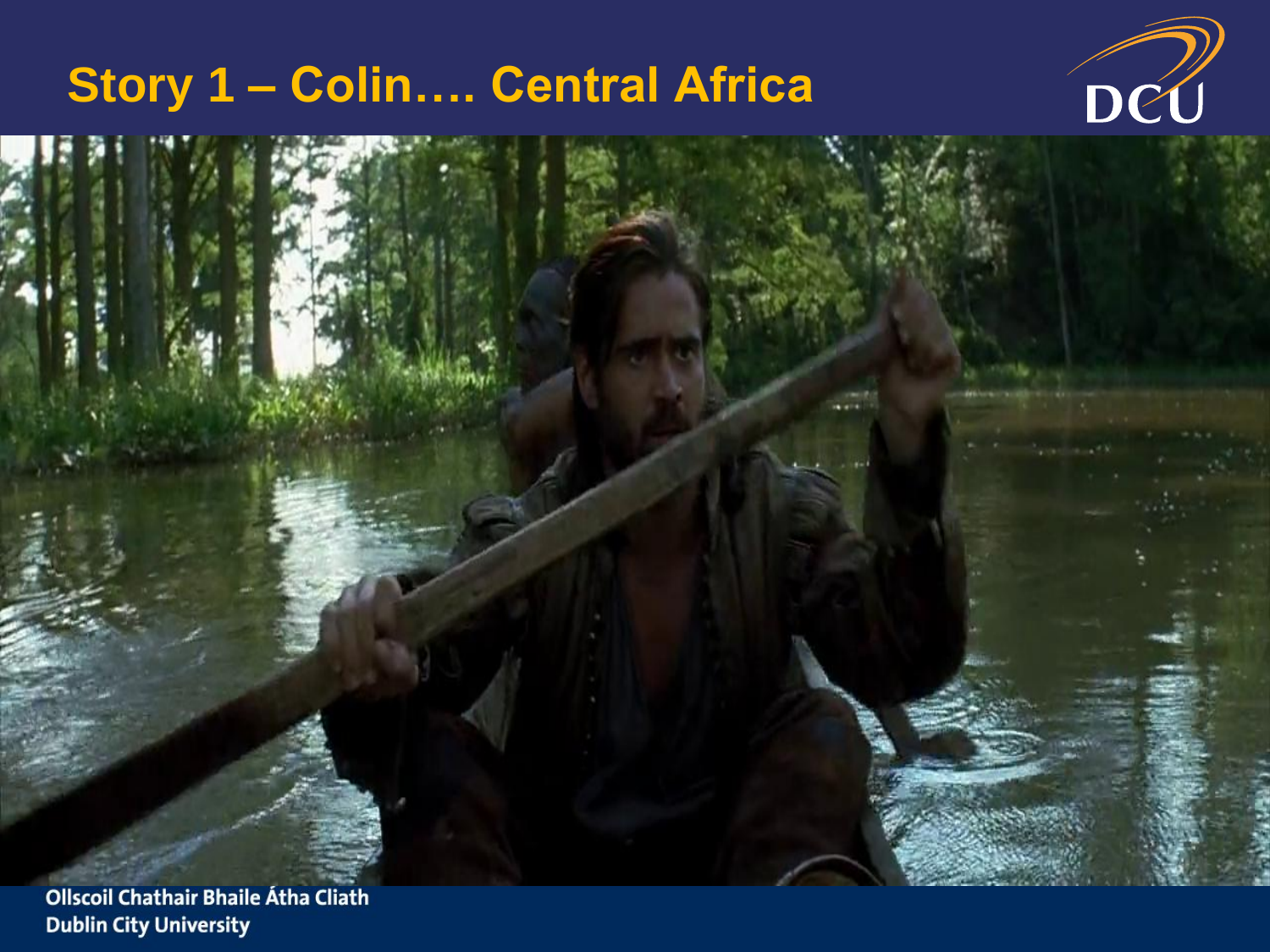#### **Insight Two - Saoirse....Risk**



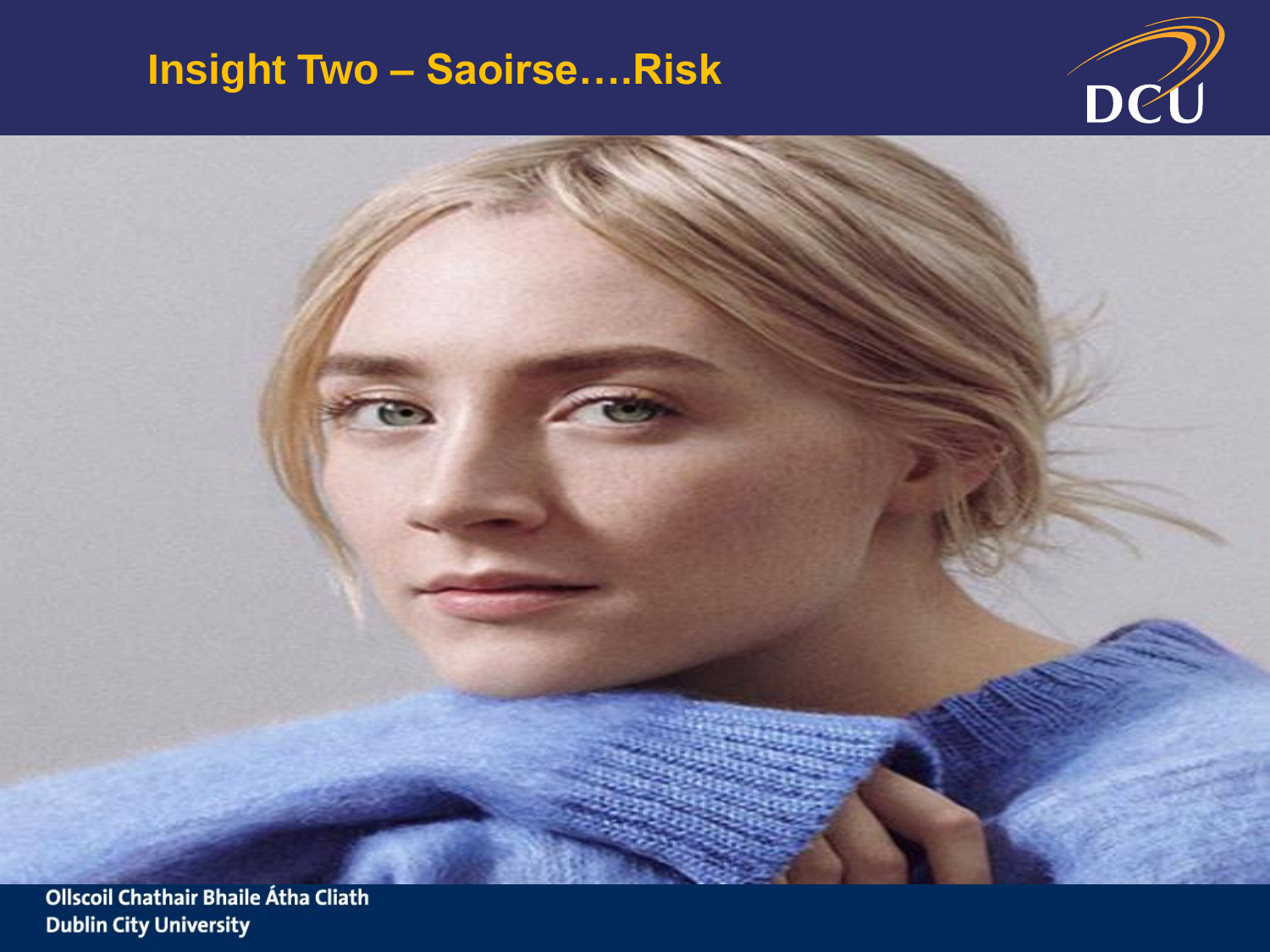#### **Story 2: The School Around the Corner**



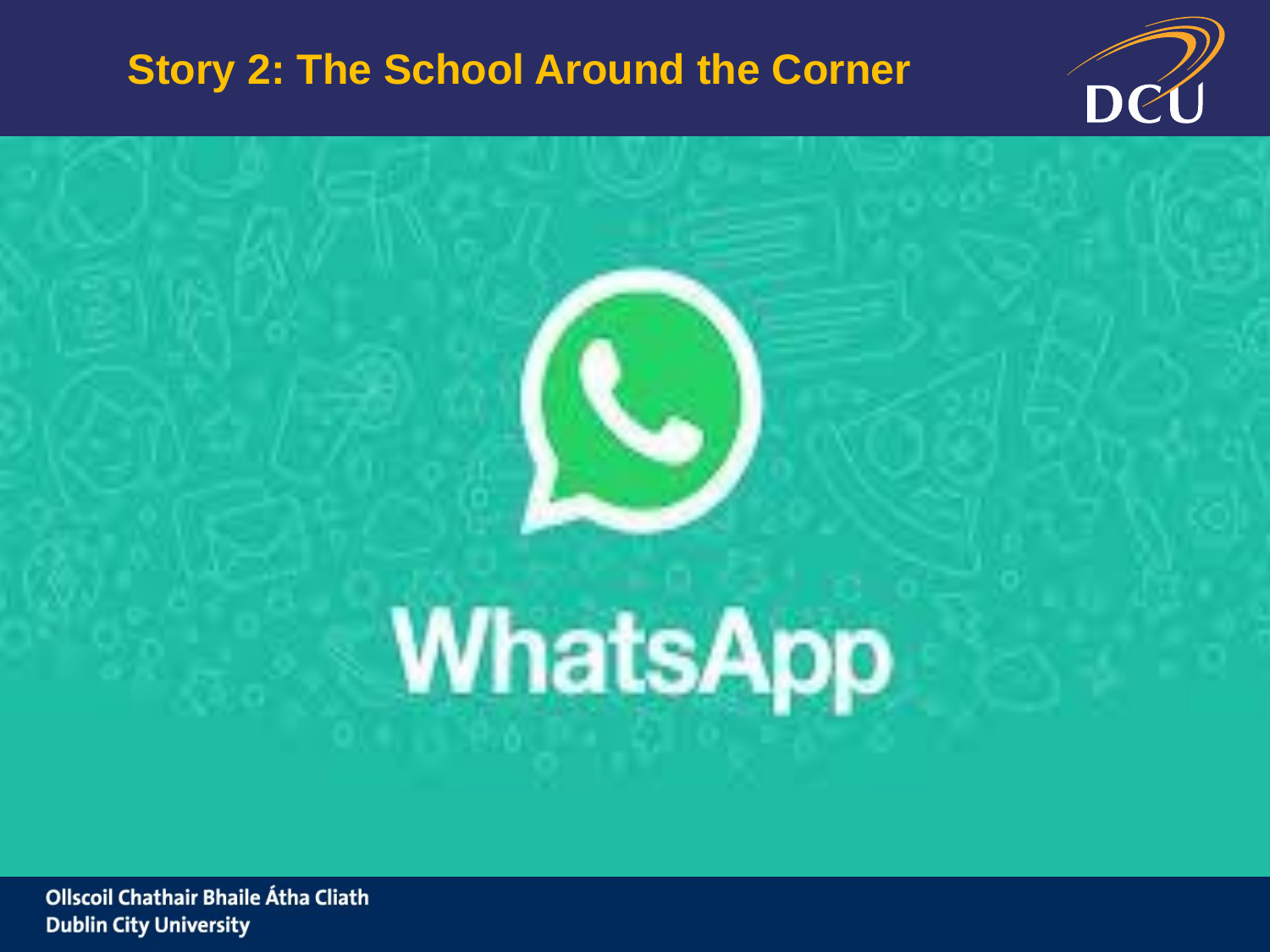### **Insight 3 - Pierce .....Admin**

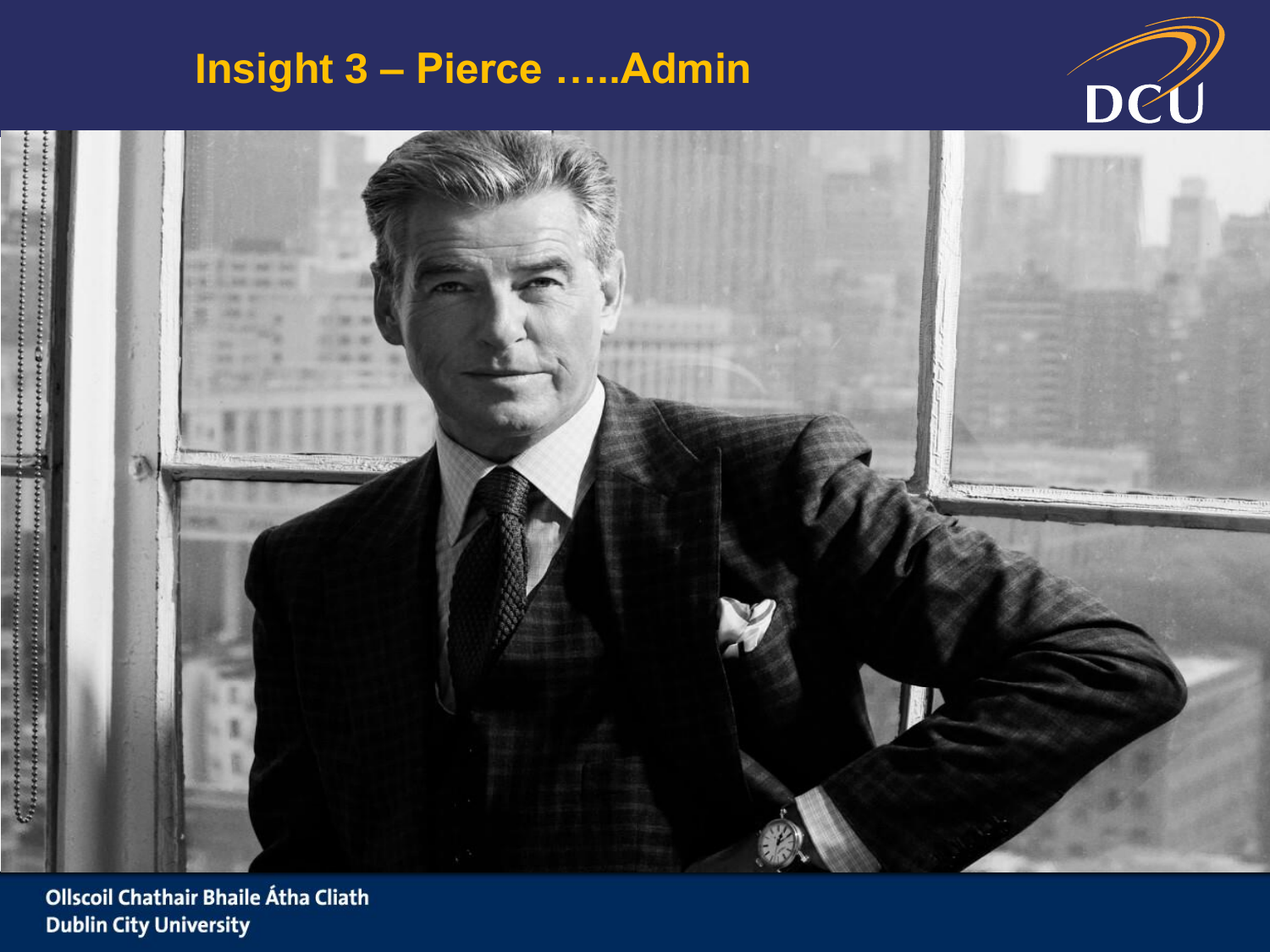### Story 3 - Ruth...... opportunity



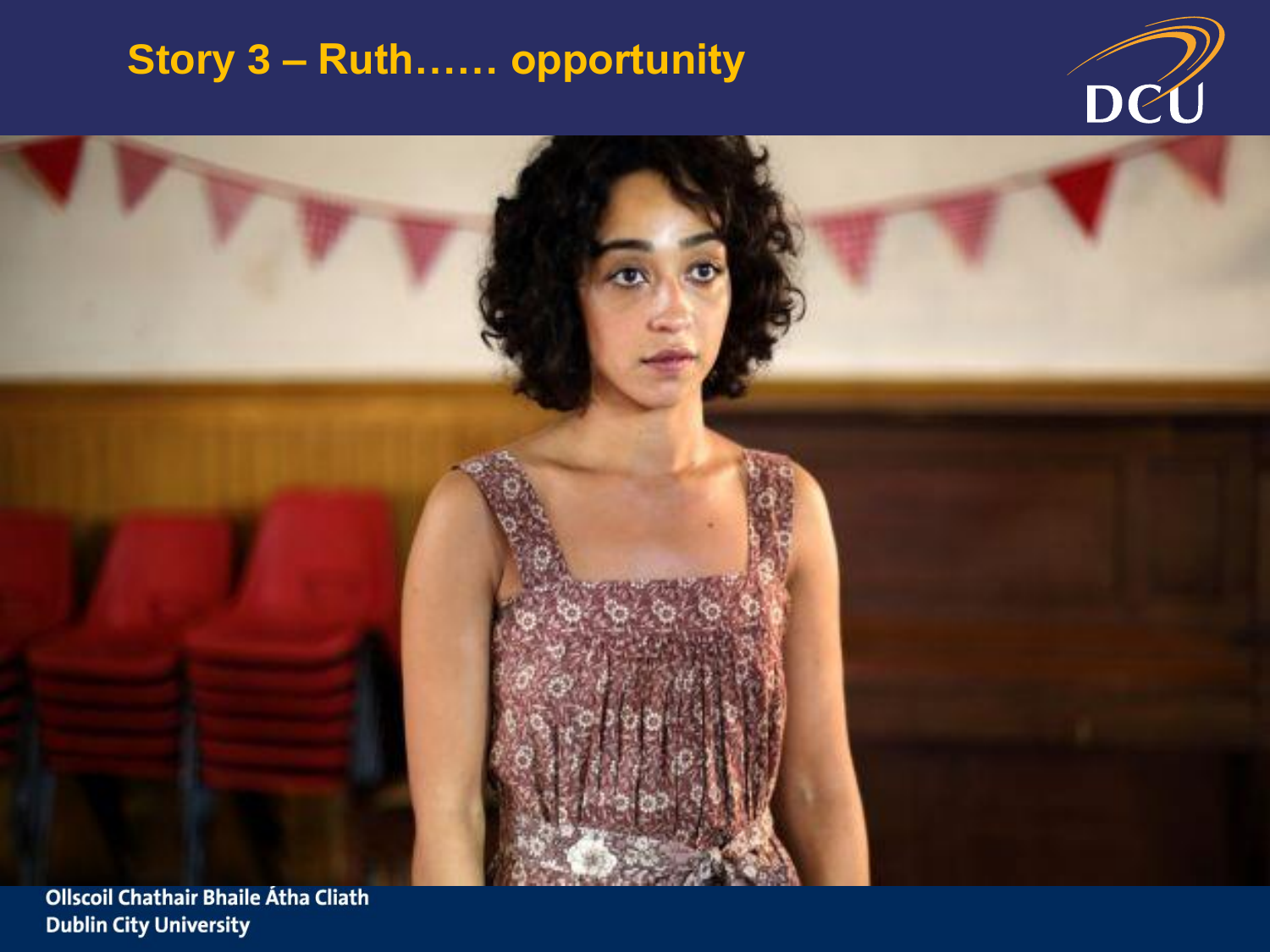#### **Conclusions**



#### **Lessons**

| LiamPeople will adopt technology if makes life easier |
|-------------------------------------------------------|
| ColinLearning is possible anywhere, anytime           |
| SaoirseOpportunity cost outweighs risk                |
| What's AppGet them before they get you                |
| PierceAdmin slow to change                            |
| Ruth Given the opportunity people will respond        |

So What?

Online Learning has moved from an Optional Extra to a Must Have **Teaching and Learning Option**